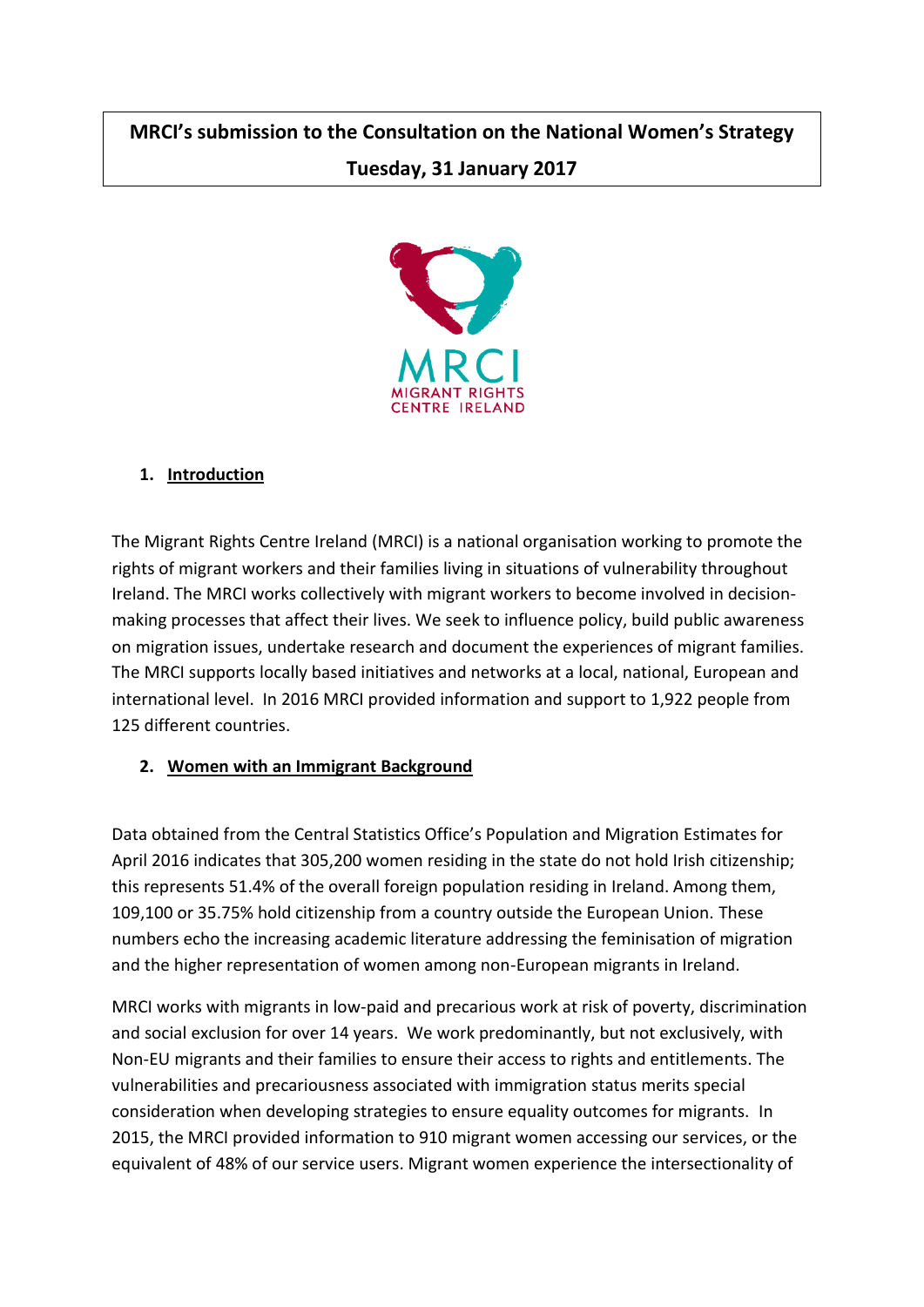gender and immigration status differently and some of Ireland's immigration policies and practices fall short of responding to their needs, this submission addresses some of these concerns as they relate to the list of issues put forward by the Committee.

# **3. Scope of the Submission**

The MRCI welcomes the opportunity to contribute to this Consultation with views to develop a National Women's Strategy for the period of 2017-2020. Our submission is rooted in our experience of working migrant women since our inception, particularly those in lowpaid occupations. For the purpose, of this consultation we organized two consultations, one with key women leaders in different campaigns run by the MRCI and another general consultation organised on January 22nd, 2017. Together with a number of women leaders we participated in the public consultations organised by the Department of Justice.

The structure of the submission will follow the structure recommended by the Consultation Document. Initially we outline a list of issues of concern affecting migrant women in Ireland and then we move on to comment on the High Level Objectives identified by the Department before recommending outcomes and actions to achieve those.

# **4. Issues of Concern**

# ➢ *Migrant women victims of domestic violence*

Migrant women continue to experience barriers in exiting situations of domestic violence, accessing support services and retaining their immigration status. Ireland lacks comprehensive immigration legislation, including the provision for independent status to foreign spouses of Irish nationals and migrant workers alike.

Because there is no entitlement to retain status following separation, many migrant women risk losing status when they leave a situation of domestic violence. Recently, the Department of Justice introduced measures for the retention of status in certain circumstances but these are only applicable to those spouses registered as dependents and under condition that they have a valid immigration status.

These barriers contradict the spirit of the EU Victims Directive which explicitly mentions the rights of undocumented migrants to report crimes and access services, including the possibility of obtaining a residence status as a victim of a crime. Those victims which can submit an application to the Department of Justice are granted a Stamp 3 (an immigration status which does not confer the right to work and limits access to social protection and support services). Only in exceptional circumstances are Stamp 4 (an immigration status which allows for the right to work and greater access to social protection and support services) granted. There is no timeframe given for the processing of application and because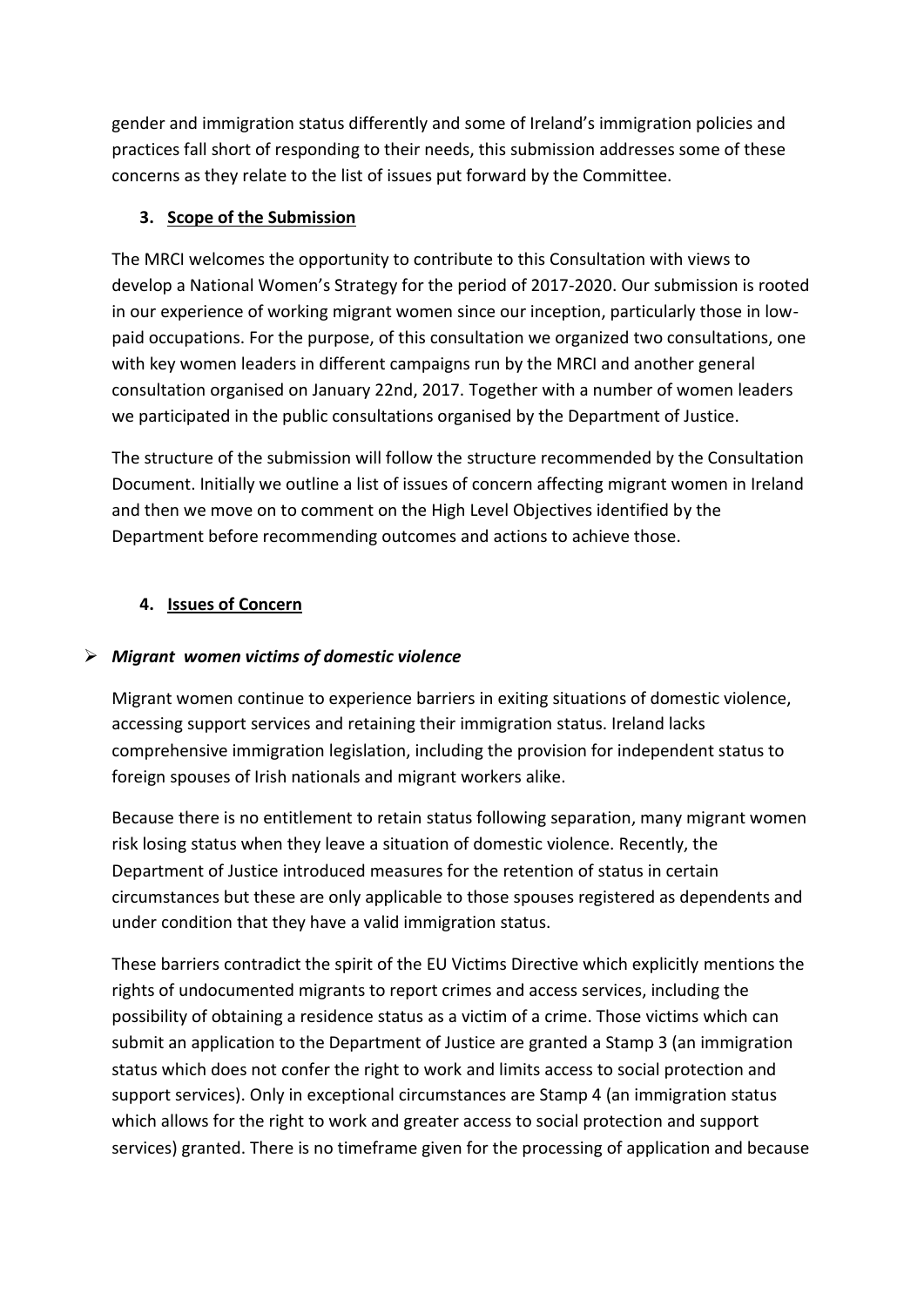the current process is not grounded in legislation, there is no procedure to appeal a negative decision.

Women trying to access financial support are required to meet the Habitual Residence Condition (a set of rules to access social, which among other things requires the applicant to justify of two years of legal and independent residence status); the difficulties posed by the system coupled with the lack of clarity result in many women facing financial hardship when exiting violence, or in the worst cases remaining in dangerous situations.

**Recommendation:** *Introduce clear guidelines for securing independent immigration status for migrant women victims of domestic violence regardless of their legal status. This status should confer the right to work and access to services and support regardless of meeting the Habitual Residence Condition. The process must be transparent, with a clear timeframe and an appeal mechanism.*

#### ➢ *Human Trafficking*

The existence and growth of domestic servitude, forced labour and human trafficking in Ireland has become increasingly evident in recent years; the domestic work sector is particularly vulnerable with an overwhelming majority of victims being women.

Ireland continues to operate without a National Action Plan against Trafficking since 2012. An early identification with system outside of the remit of the law enforcement and with multi-stakeholder input is urgently needed to ensure that victims are being identified and offered protections while ensuring transparency in the process. We continue to lack safe accommodation for victims of human trafficking, women are housed in Direct Provision centres catering mainly for those seeking asylum; these arrangements are unsuitable and fall short of safeness as the addresses of the centres are publically known.

**Recommendation:** *Introduce a system of early-identification for victims of human trafficking with input from a range of stake holders from civil society and under the supervision of the Health Service Executive rather than the policing authority. Put in a legislative footing the right of victims to access services and support, including safe accommodation exclusive for victims of human trafficking. Put in place measures to prevent exploitation, including trafficking, in the domestic work sector.*

#### ➢ *Sex Work*

Despite a lack of conclusive data on women doing sex work in Ireland, it is commonly believed that a large proportion of them are of migrant background. The MRCI has expressed concern that the State has decided to advance the Criminal Law (Sexual Offences) Bill without evidence-based research.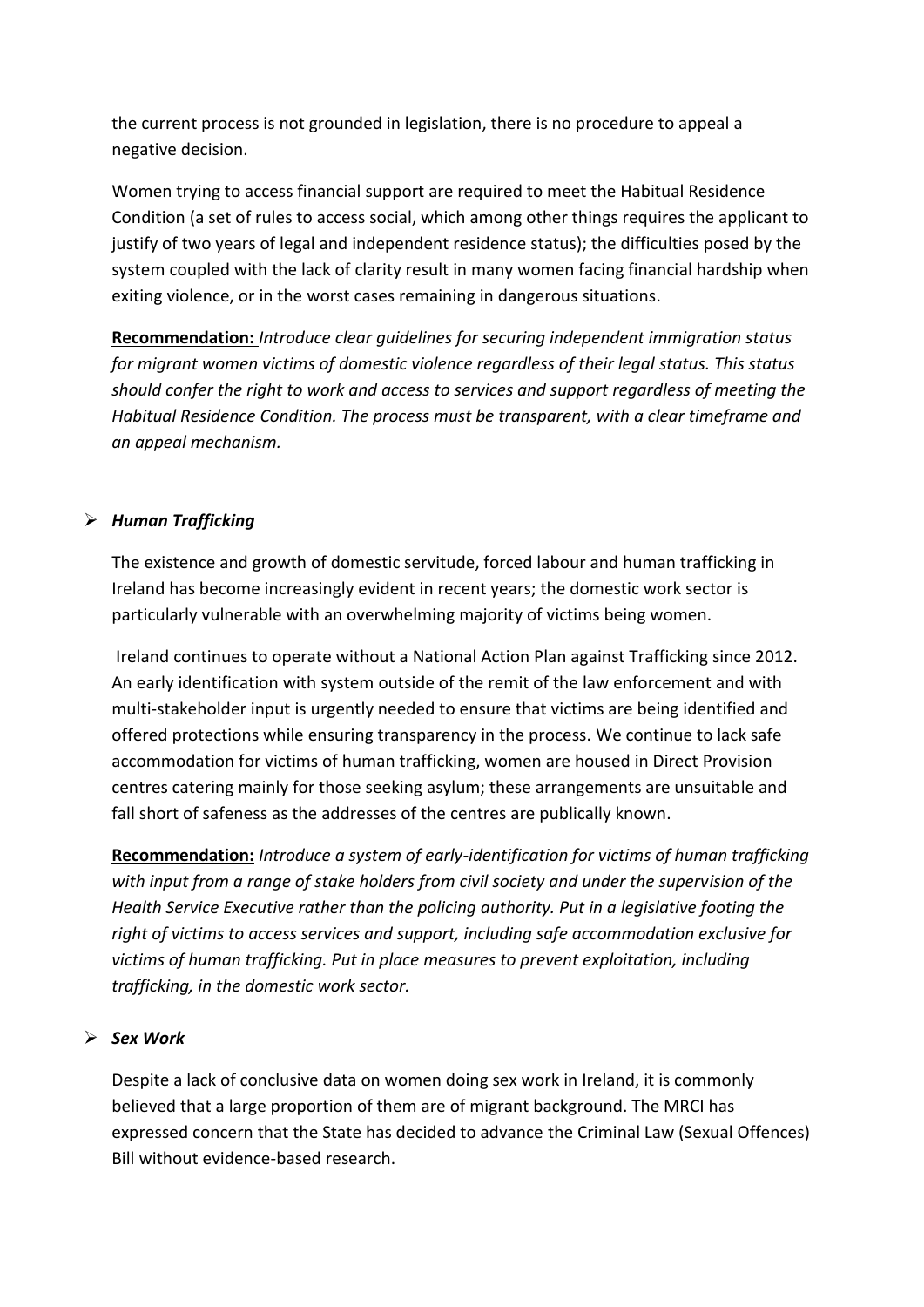Of particular concern is the lack of inclusion of sex workers, including those of migrant background, in discussions related to these legislative developments. We are concerned about the possible negative impacts that criminalisation could have in the health status and wellbeing of sex workers, as pointed out by groups such as HIV Ireland and Sex Workers Alliance Ireland; with limited access to the health system, migrant sex workers could face even greater difficulties.

**Recommendation:** *Remove Part 4 of the Criminal Law (Sexual Offences) Bill 2015 criminalising the purchase of sex pending the commission of independent research on the impact of such legislation on the wellbeing, including health status, of sex workers. Initiate consultation with sex workers, including migrant sex workers, in relation to meaningful initiatives to improve the safety and well-being of sex workers.*

#### ➢ *Local and National Government Representation*

Ireland is one of the few countries in Europe where migrants, irrespective of legal status, can vote and be elected in local elections, yet information regarding the electoral system targeted at migrant communities remains limited. Registration to vote among migrant communities remains lower than average and the numbers of candidates for local councillors of migrant background went down in the 2014 local elections. It is important to include the participation and representation of migrant women in efforts to increase political representation of women at a local level; conversely efforts need to be made to have greater representation of Irish women of a migrant background at a national level.

**Recommendation:** *Put in place measures to increase the registration, voting and active participation, including through political representation, of women with a migrant background in local and national politics.*

#### ➢ *Work in the Private Home*

The Migrant Rights Centre Ireland has a long-standing track of working with migrant women in the private homes. To respond to emerging issues the MRCI set-up the Domestic Workers Action Group (DWAG), in 2003, made up of migrant women working as childminders, au pairs, cleaners, housekeepers and carers in Ireland. DWAG campaigns to improve rights and working conditions in this sector, making sure domestic work is recognised as work.

Starting in 2009, the Department of Jobs and Enterprise has gradually introduced restrictions to the employment permits system making it more difficult to secure a permit for work in the private home. Since the last reform of the system, in 2014, work in the private home has become ineligible in all circumstances which has contributed to the devaluation of the work, often unrecognised, and has resulted in the emergence of exploitative practices.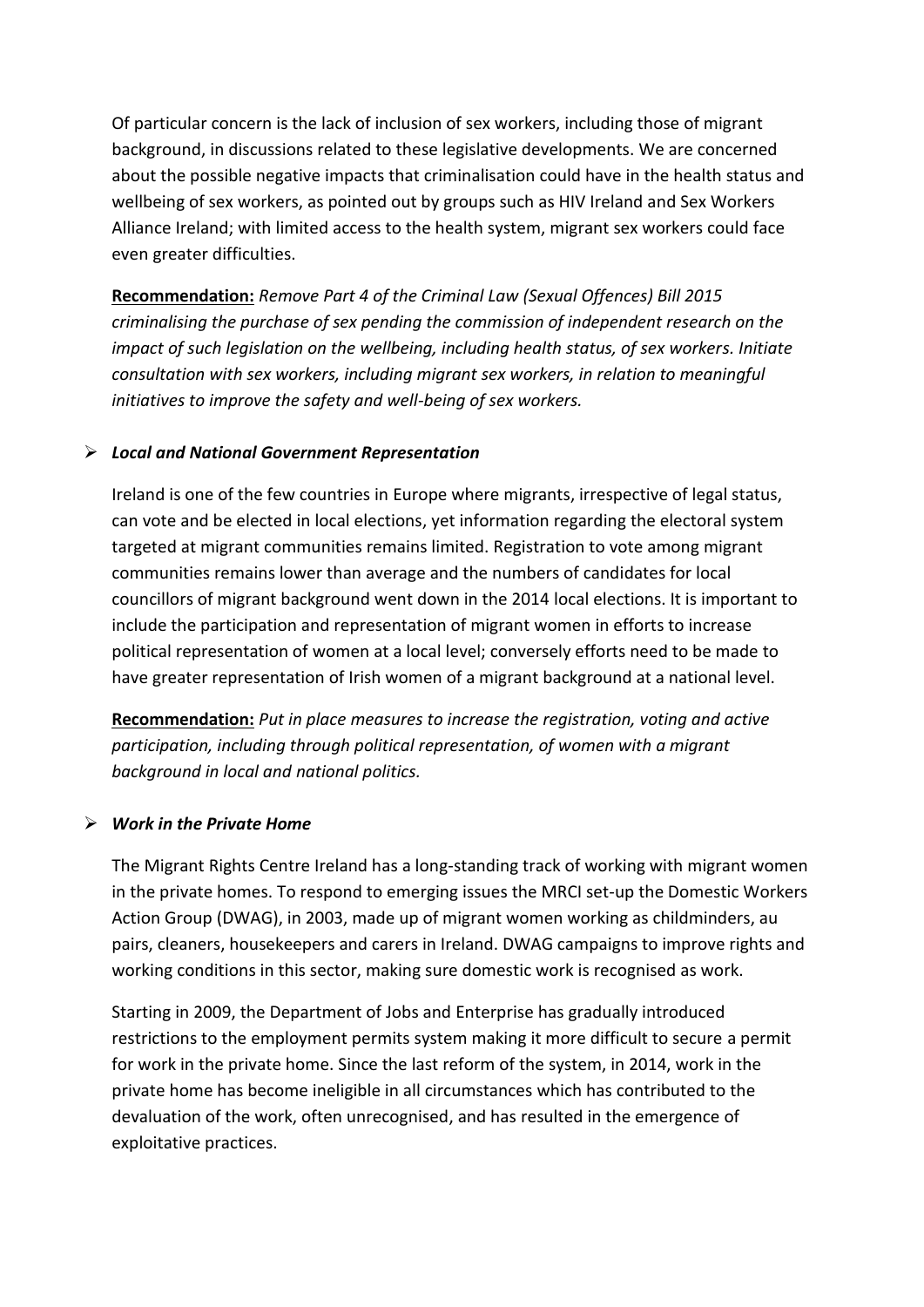Of special concern is the growing use of the 'au-pair' system as a cover up for the exploitation of childminders in private homes. Underpayment of au pairs is widely advertised and tolerated, and has now become commonplace in Irish society. Au pair recruitment and placement agencies played a key role in responding to the demand for cheap flexible childcare. A recent survey by MRCI - *'Childcare in the Domestic Work Sector: Who's Minding the Children? -* revealed that au pairs provide childcare to approximately 20,000 families in Ireland, often for as little as €100 per week for sixty hours of work, or more.

In spite of recent favourable rulings from the Workplace Relations Commission and official communications from relevant government departments, the enforcement of employment rights of those providing childcare in private home remains difficult and the 'au-pair' system continues to flourish.

**Recommendation:** *Remove occupations performed in the private home from the ineligible job categories for employment permits and introduce sector-based employment permits for this area of work, where labour mobility acts as a measure to prevent exploitation. Address the current levels of exploitation in the au-pair industry through awareness-rising, enforcement and tackling unscrupulous au-pair agencies who promote illegal work arrangements.*

#### ➢ *Access to termination of pregnancy*

Migrant women with non-EEA nationalities are disproportionately affected by our legislation outlawing the termination of pregnancies. Depending on their legal status (or lack of) migrant women might not be able to secure a visa to travel to another country where they can carry a termination, or a subsequent re-entry to Ireland.

**Recommendation***: Ensure that the voice of migrant women is included in discussion around access to safe termination of pregnancy, including in the follow-up to the Citizen's Assembly on the 8th Amendment to the Constitution.*

#### ➢ *Immigration Reform*

Ireland continues to lack a consolidated framework relating to immigration and asylum issues. Currently, the Irish immigration system is based on piecemeal legislation and ad-hoc administrative policies and practices and underpinned by Ministerial discretion. The system should be transparent, robust and fair, with rights and entitlements clearly outlined and enshrined; comprehensive legislation is urgently needed to ensure this. Currently, there are no legislated rights to family reunification or permanent residency.

Legislation should introduce rights to dependent family members as well as an independent appeals mechanism; this legal vacuum often affects women seeking independent status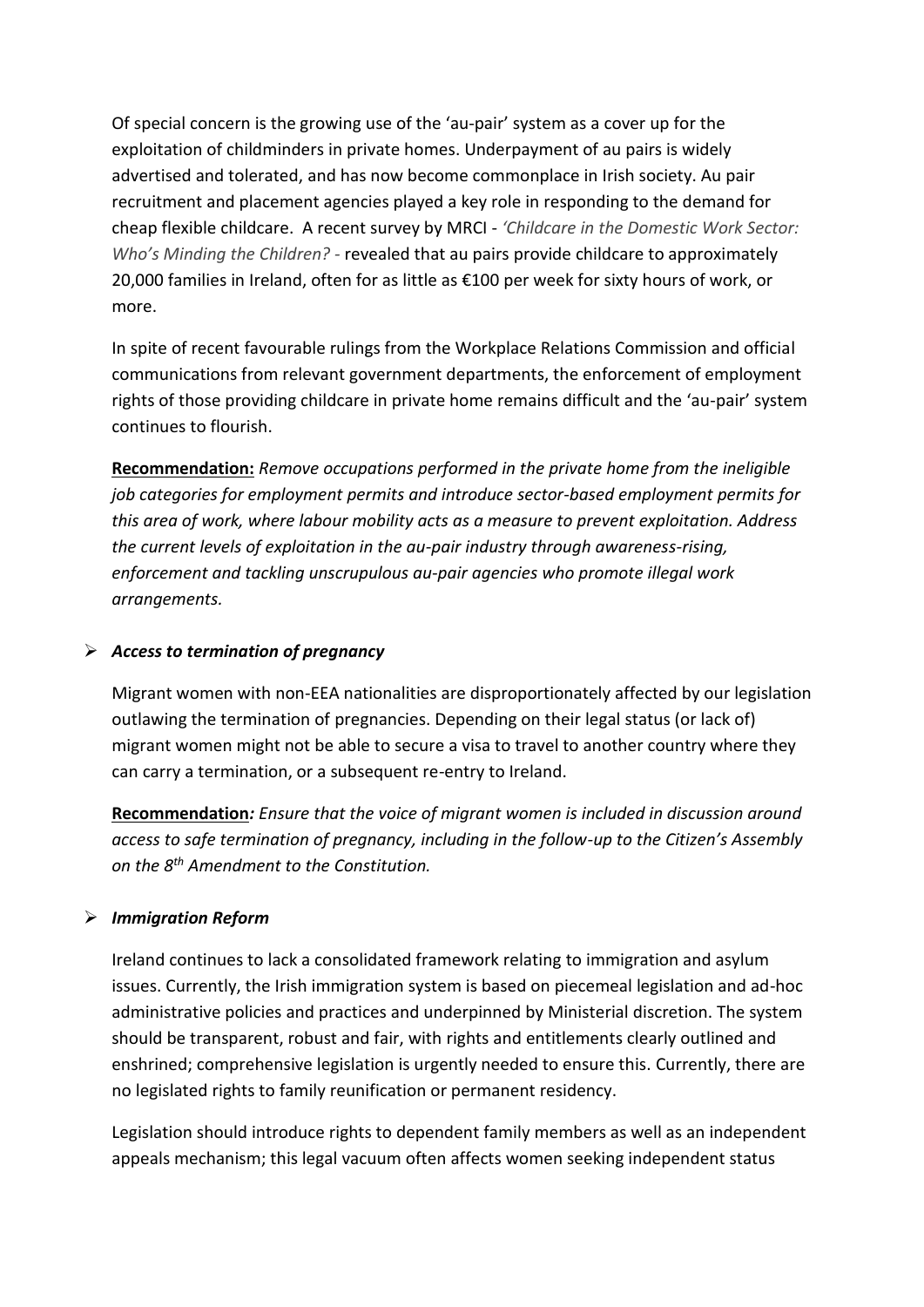following separation. The above points echo the recommendations 106.60 and 107.21 from the UPR First Cycle and the most recent recommendation from the Committee on the Rights of the Child from late March 2016.

**Recommendation:** *Introduce comprehensive immigration legislation addressing all aspects of residence in the State and conferring independent status on spouses and children.* 

#### ➢ *Irregular Migration*

Undocumented migrants' lack of legal status prevents them from accessing their fundamental rights to housing, health, education and employment. For the great majority, undocumented migrants have entered the State legally yet they are unable to keep their immigration status despite the demand for their labour. Estimates of the undocumented population are between 20,000 and 26,000, which is a growing area of concern.

In its recently published study - *Ireland is Home 2016: A survey of 1,008 undocumented migrants* the MRCI found that 52% of those are women. The majority of undocumented who MRCI has been working with are engaged in some form of employment, typically in more informal job sectors such as restaurants and cleaning, often living on meagre incomes.

**Recommendation:** *MRCI has been advocating for the introduction of a regularization scheme, where people come forward register with the state and work their way to permanent residency over a 5 year period. This scheme is a practical solution to address the situation of undocumented migrants in the state and ensure this vulnerable group have access to redress. A similar solution has been recommended by the UN Committee on the Rights of the Child issue in March in relation to undocumented children and their families.*

#### ➢ *Labour Migration policy*

The lack of foresight following the economic recession has seen a reduction of regular channels of migration that has put many migrants in situations of vulnerability. The growth and need for flexible labour has seen for example, the development of a burgeoning exploitative 'Au pair system' and arguably the use of the international student system to meet labour shortages. The lack of adequate policy responses forces irregularity both in terms of work arrangements and in terms of access to the state.

The economic recovery since 2013 has seen an increased inflow of migrants to Ireland, many from outside the EU, and in 2016 Ireland has returned to positive net migration for the first time since 2009. It is important to recognise the value of work provided by non-EU migrants, most of them women, in our economy and afford them the opportunity to work in a dignified manner covered by social protection and with the possibility to access residency and citizenship irrespective of the skills set they bring to our labour market.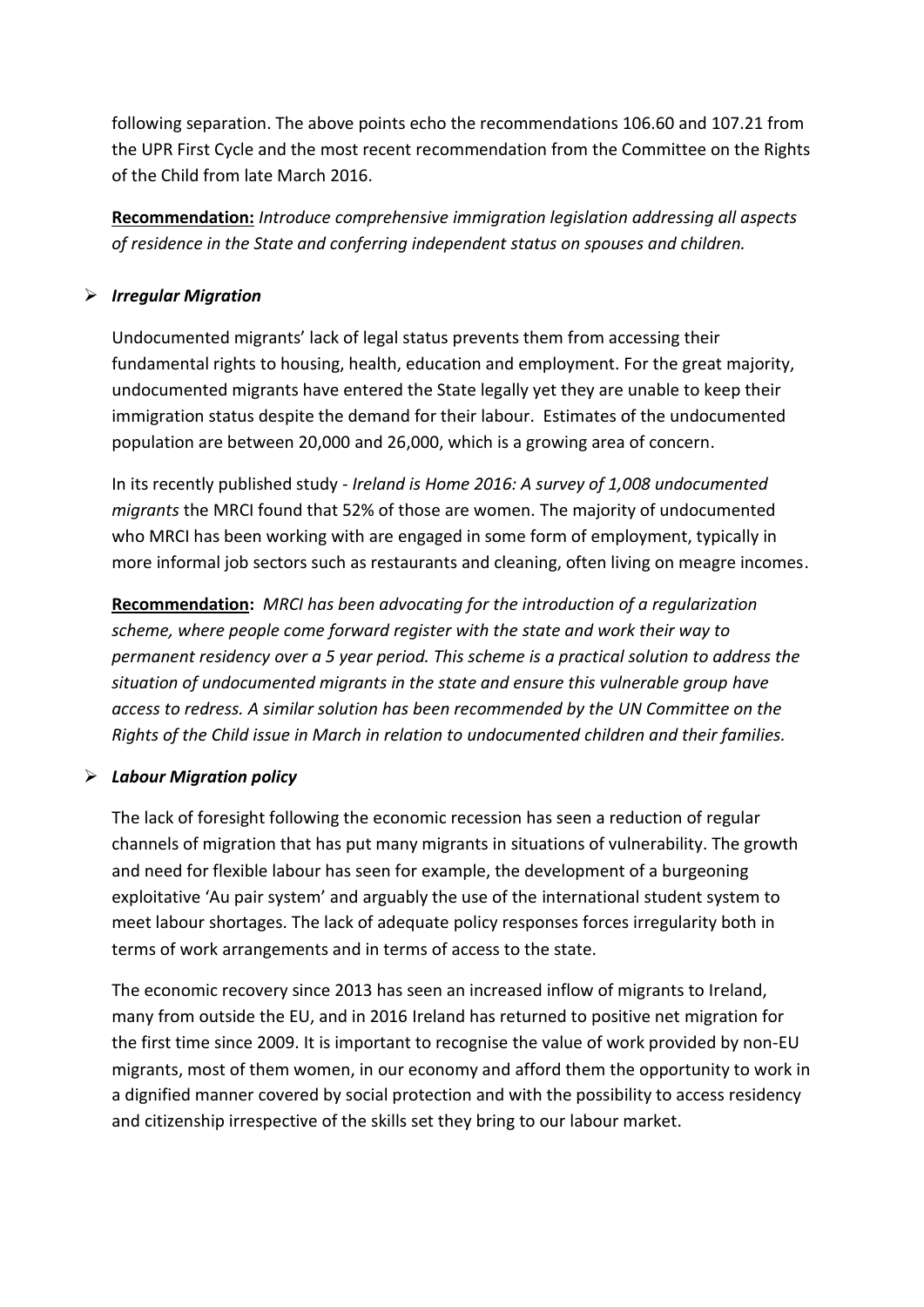Currently, as part of it labour migration structure; Ireland operates a work permit system. In this system, a worker's immigration status is dependent on them maintaining their employment which ties them to a specific employer. To change employer, a person has to go through complex administrative procedures which involves undertaking a Labour Market Needs Test, meeting a minimum salary threshold and comply to the eligibility for the sectors of employment. This puts them at risk of falling out of the immigration system if the process is not successful, added to the fear of becoming undocumented many migrant workers accept exploitative conditions of employment. As more and more migrants come to Ireland to contribute to economic growth and to fill labour and skill shortages across a range of sectors, the system needs urgent reform in order to ensure that both workers and the economy can benefit from migration.

**Recommendation:** *Reform our labour migration system to ensure that our employment permits system is responsive to the needs of the labour market and takes account of shortages of skill and labour across all levels. Reinstate dependant/partner/spouse employment permits for the spouses, partners and other dependants of all type of employment permit holders as it had been the case until 2009, and not just limited to holders of Critical Skills permits. Ensure that our labour migration system promotes the economic integration of migrant households.*

#### ➢ *Access to Social Protection*

Access to social protection in Ireland is dependent on your immigration status. This prevents migrant women on dependent status, student visas and those who are undocumented from accessing any form of social protection assistance. This can prevent them from accessing housing supports, employment contributions and healthcare assistance; for those who have immigration status which allow them to apply for social protection, they still need to meet the Habitual Residence Condition rules. These rules, which are not stipulated in legislation, have been documented to disproportionally affect migrants and leave them without access to social protection entitlements.

Of particular concern is access to child benefit. Child Benefit is a universal payment which is payable to the parents or guardians of children under 16 years of age, or under 18 years of age if the child is in full-time education. It is intended to recognize that children are a vulnerable group in society and that poverty is detrimental to their upbringing. Child Benefit is not means-tested in order to provide a safety-net to all children. Nonetheless, access to child benefit is currently dependent on the immigration status of the parents leaving many non-Irish children at risk of poverty, particularly those children of lone parents.

**Recommendation:** *Review the rules and procedures for accessing social protection, in particular as they impact on dependents. Allow for the payment of child benefit to all*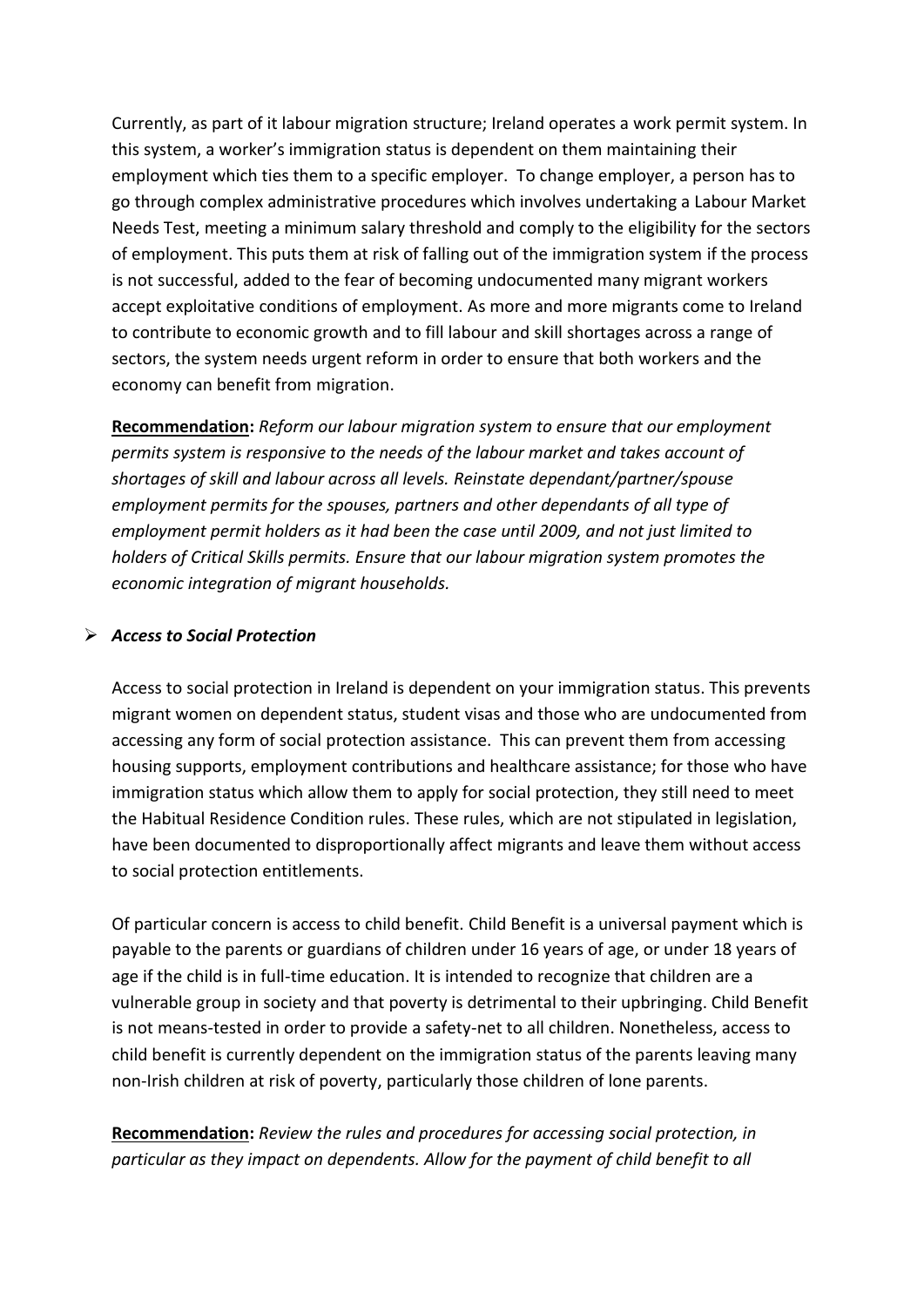*children irrespective of the status of the parents. Reform the application of the Habitual Residence Conditions to ensure they do not continue to disadvantage migrant women.*

#### ➢ *Marriages of Convenience*

In 2015, the Civil Registration (Amendment) Act 2014 was introduced giving powers to Civil Registrars to stop marriage ceremonies from taking place if they believe one party is entering into a marriage for the purpose of securing an immigration status. In the process of granting this additional powers to the Civil Registrars there were no consultations with stakeholders or interest groups, nor were there guidelines drafted to outline the process or the circumstances which will merit an investigation or prevention of a marriage from taking place.

The legislation relies completely on the subjective perception of Civil Registrars, lacks transparency and does not have an appeals mechanism; it represents an intrusion in the right to family life of thousands of migrants, and has been used to single out migrant women from certain nationalities as being complicit or forced into marriages of convenience. Not only the legislation is intrusive but its relevance has been questioned as marriage in Ireland does not confer immigration rights.

**Recommendation***: Suspend the Civil Registration (Amendment) Act 2014 until there are clear and transparent guidelines on how Civil Registrars may proceed and until an appeals mechanism is in place. Put in place a consultation with interest groups on the impact of the legislation in the right to family life.*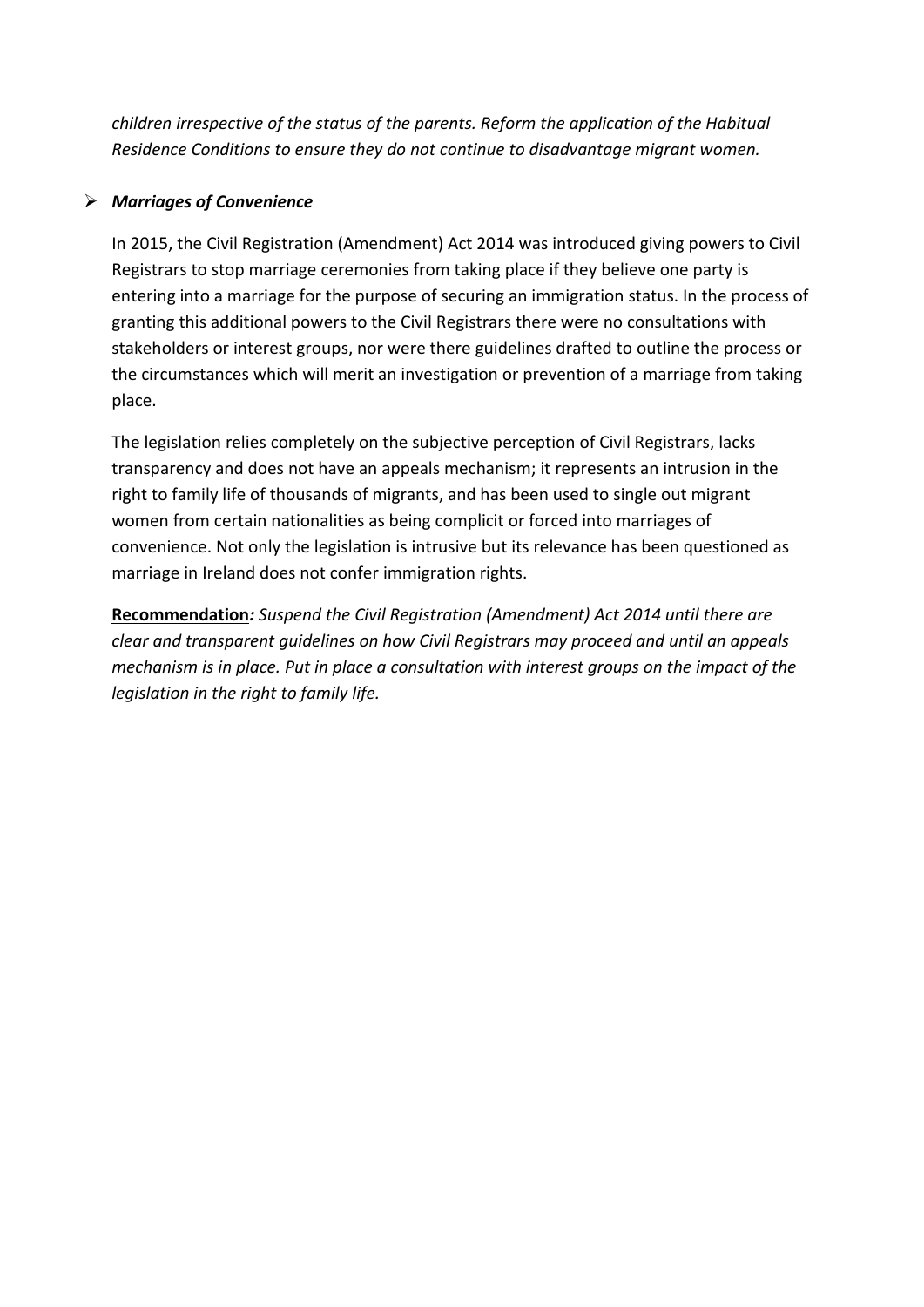#### **5. High Level Objectives Proposed**

The MRCI recommends that under each of the proposed High Level Outcomes, a section on women of immigrant background and other minority ethnic groups is included. Currently, as it is, the document bares no mention of specific barriers which affect women of migrant background, the difficulties they may experience to achieve equal outcome under the proposed recommendations, as well as a lack of targeted actions for this group.

#### ➢ **Advance socio-economic equality for women and girls**

We believe than in order to progress socio-economic equality for women and girls with an immigrant background, the following areas must be considered.

#### • **Education**

Many complaints have been received in relation to the gendered nature of education in the State, and how it particularly affects girls with an immigrant background. There are reports of guidance counsellors treating girls from migrant households differently, not taking into account their skills or their wishes. What seems to be evident is that there is not a clear strategy across schools to maximise the skills and opportunities for children with an immigrant background and ensure equality of outcomes.

Furthermore, the current system under which fees structure for access to third level education is dependent on the citizenship of the applicant, discriminate against students from migrant households. It is important that this is amended to ensure that all children who complete their Leaving Certificate in Ireland can enjoy equal access to third-level education.

# • **Childcare**

The lack of affordable childcare in Ireland has a disproportionate impact on migrant women who do not benefit to the same extend to the availability of family networks in place. Ongoing research conducted in MRCI has shown that childcare is the main barrier to the participation of women in the labour market, but that it also impacts on their active participation in public life. We believe that when developing tailored activation measures for women with an immigrant background, the state must consider the childcare needs of migrant households.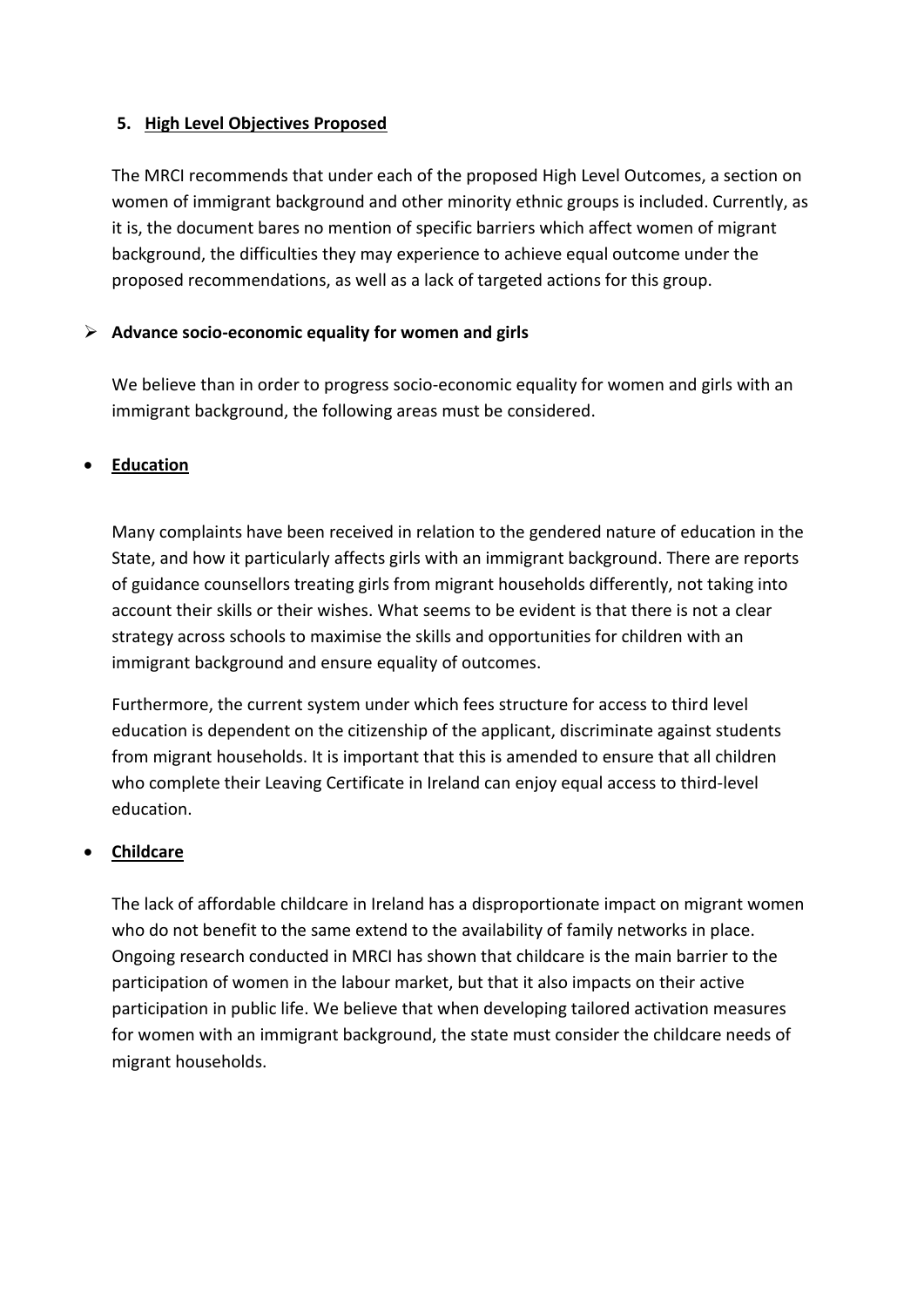#### • **Tackling low-pay**

According to Eurostat, Ireland has the second-highest rate (21.6%) of low-wage earners among countries in Western Europe. The Low-Pay Commission has identified women and migrants as two groups particularly vulnerable to low pay and its adverse effects, it is important that when putting in place a strategy to tackle in-work poverty the views of migrant women in particularly are considered.

Migrant women are over-represented in the provision of care to children, elderly people and people with disabilities in Ireland; these are essential roles for the well-functioning of our society and our economy. Yet, many of these women are obliged to perform such important roles under poverty wages and exploitative conditions of employment. Measures to raise the standards, including the pay, in the care industry are urgently needed.

#### • **A roadmap for economic integration**

Research has shown that independently of their qualification, migrants fare behind Irish workers in terms of occupational attainment and income. Key factors leading to this phenomenon are: the limited mobility in place in our labour migration system; difficulties in the recognition of foreign qualifications and skills; difficulties in the acquisition of new skills, particularly while in-work; and the failure of our activation policies to adequately target migrant communities.

Specific tailored measures to promote the economic integration of migrant women are needed in order to increase their labour market participation rate, including through selfemployment.

# ➢ **Improve women's and girls' physical and mental health**

#### • **Mental Health of women with an immigrant background**

Other than issues already identified under this HLO relating to domestic violence and sexual reproductive rights it is important to acknowledge that migrant women present poorer mental health outcomes than the overall population, yet their entitlement and their access to mental health support services remains under the average.

In March 2017, Dublin will host the World Congress on Women's Mental Health, where the MRCI will present findings of the research related to mental health outcomes and socioeconomic indicators for women with an immigrant background. It is important that the needs of migrant women are taken into consideration in the development of policies and actions linked to a national mental health strategy,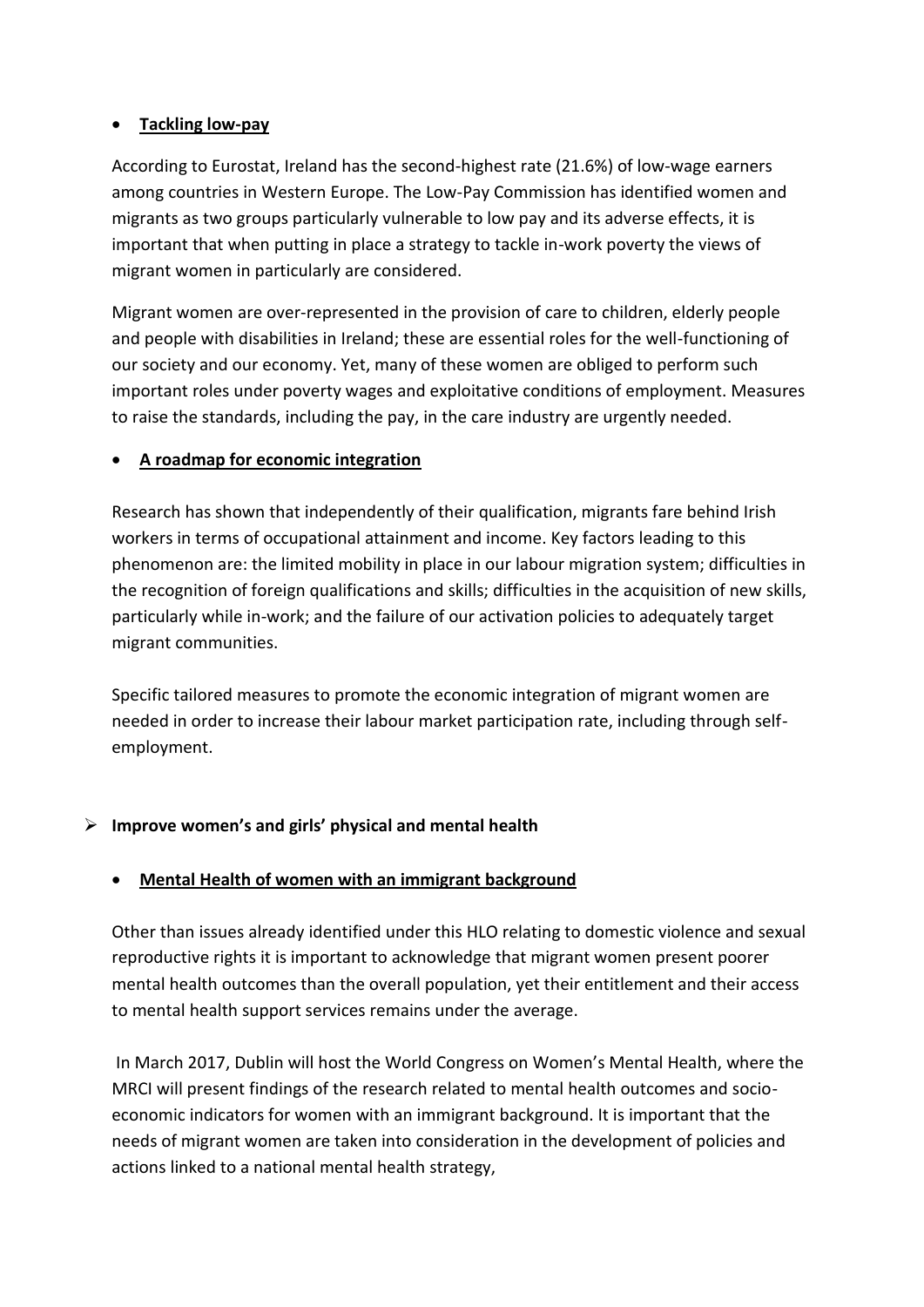#### ➢ **Promote women's and girls' equal and active citizenship.**

#### • **Using affirmative action to promote the active citizenship of migrant women.**

Affirmative action measures are required in order to tackle the structural underrepresentation of women with immigrant background in local and national politics. It is essential that when publishing updated roadmaps for increased female participation in politics and decision-making, including at state board, targets for the participation of women from an immigrant background are defined.

#### • **Allocate funding for projects which promote equal and active citizenship**

For MRCI, the concept of active citizenship is based on people's participation in society. MRCI works with migrants to create the conditions for participation and empowerment through taking action collectively on policies that affect their lives. In designing and implementing this strategy it is important for the Government to create opportunities and spaces for women with an immigrant background to participate in decision make fora and structures. These structures should facilitate women from a range of migrant communities and socio-economic backgrounds to bring their individual experiences and collective concerns to the fore. Funding should be made available for grassroots initiatives and voluntary and community organisations which focus on the active participation of vulnerable migrant women.

#### ➢ **Embed gender equality in decision-making.**

It is worrying to note that the consultation document mentions the development of a new Integrated Framework for Social Inclusion, to tackle inequality and poverty, yet this framework does not incorporate the National Integration Plan and a National Action Plan against racism. It is paramount that the five different national strategies mentioned in the consultation document operate in synergy with the upcoming National Integration Strategy if the Government intends on delivering equality outcomes for women with an immigrant background. Furthermore, it is essential that work on a National Action Plan against Racism is started as racism and discrimination are key barriers for the full and equal participation of migrant women in the State.